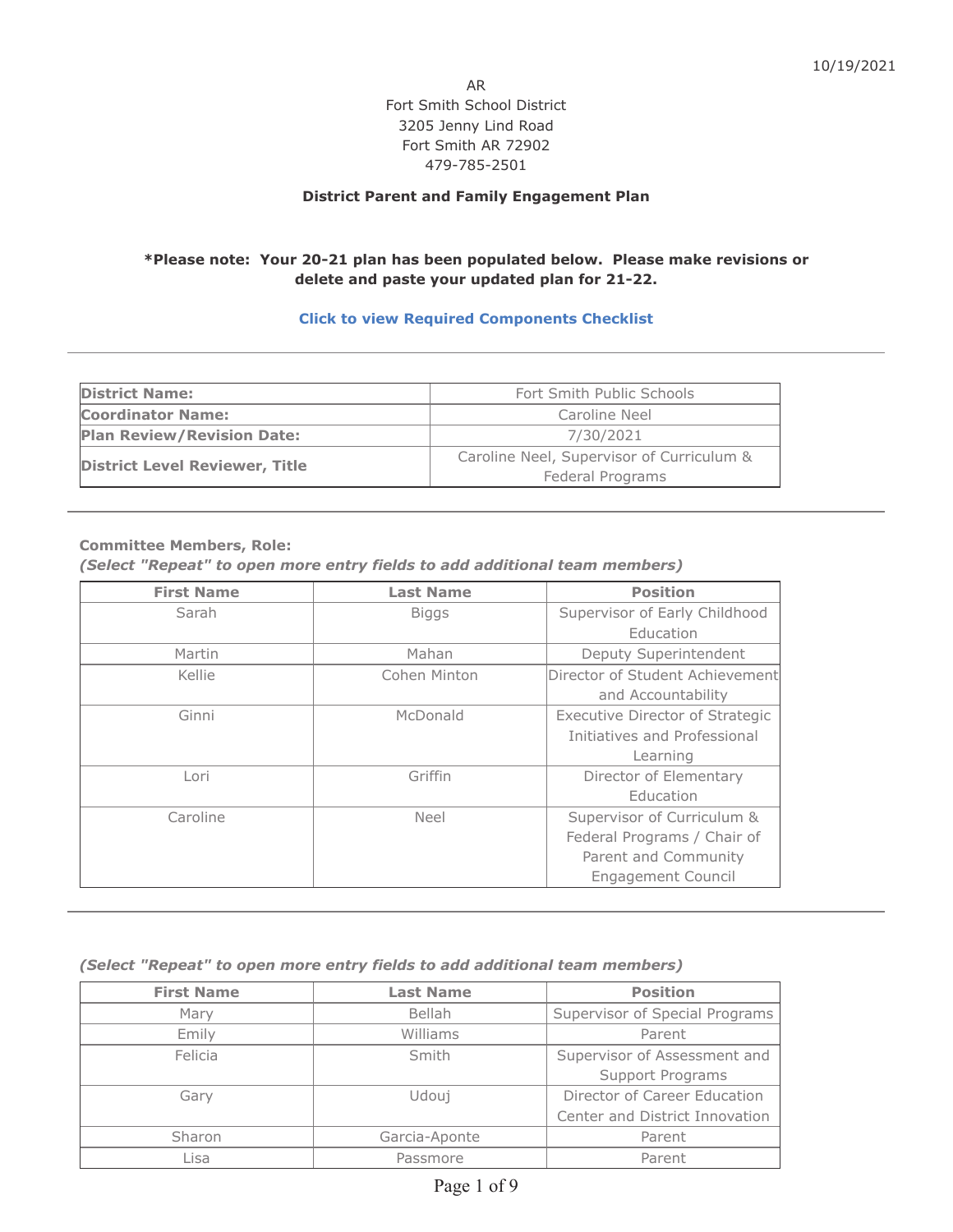| <b>First Name</b> | <b>Last Name</b> | <b>Position</b>           |
|-------------------|------------------|---------------------------|
| Kristi            | Waller           | Parent                    |
| Robin             | Benham           | <b>Community Resource</b> |
| Erica             | Holland          | <b>Community Resource</b> |
|                   |                  |                           |
|                   |                  |                           |
|                   |                  |                           |

# **Committee Members, Role:** *(Select "Repeat" to open more entry fields to add additional team members)*

### **1: Jointly Developed Expectations and Objectives**

*(Describe/List the District expectations and objectives for parent and family engagement. Describe/List how parents will be involved in the development of the district parent and family engagement policy. Describe/List how parents will be involved in the development and review of the School Improvement/Title I Schoolwide/Title I Targeted Assistance Plan and, if applicable, the Comprehensive Support and Improvement and the Targeted Support and Improvement plans. Describe/List how the District will submit to the State comments from parents who deem the LEA Plan unsatisfactory.)*

### **Does the District Parent and Family Engagement Plan describe how the district will accomplish each of the required components?**

Fort Smith Public Schools understands the importance of involving parents in meaningful communication and consultation in order to develop and foster partnerships that ensure improved student achievement and academic success. FSPS will pursue the expectation that Parents are recognized as educational partners. Informed parents are our best allies and strongest support in meeting the needs of our children and students. FSPS shall build the capacity for strong parent and family engagement by meeting the following objectives:

• Provide parents assistance in understanding the national, state and local goals, standards and assessments, Title I requirements, and how to monitor their child's performance. We will also provide information on how parents can participate in the education of their child.

• Provide materials and training to parents such as literacy, math, and science training.

• Educate school staff, with assistance of parents, on how to reach out, communicate with, and work with parents as equal partners.

• Reflect on the specific needs of students and families.

• Ensure, to the extent possible, information is provided and/or sent home is in a language parents can understand. For households where English is a second language, the District will provide opportunities and information in their primary language.

 • Involve parents, when appropriate, in the development of training for teachers and other staff that improves instruction.

• Provide other assistance, such as parent resource centers, where parents can learn about child development in order to assist them in becoming full partners in the education of their child.

• Involve parents and community in the development of long term planning for District school improvement, including the parental involvement requirements of the Title I program and the parental involvement process.

• Conduct an annual meeting, last held in September 2020, to review and revise parental involvement programs and procedures. A meeting was held May 13, 2021, to review and update the schools' Parental Involvement Plans

Page 2 of 9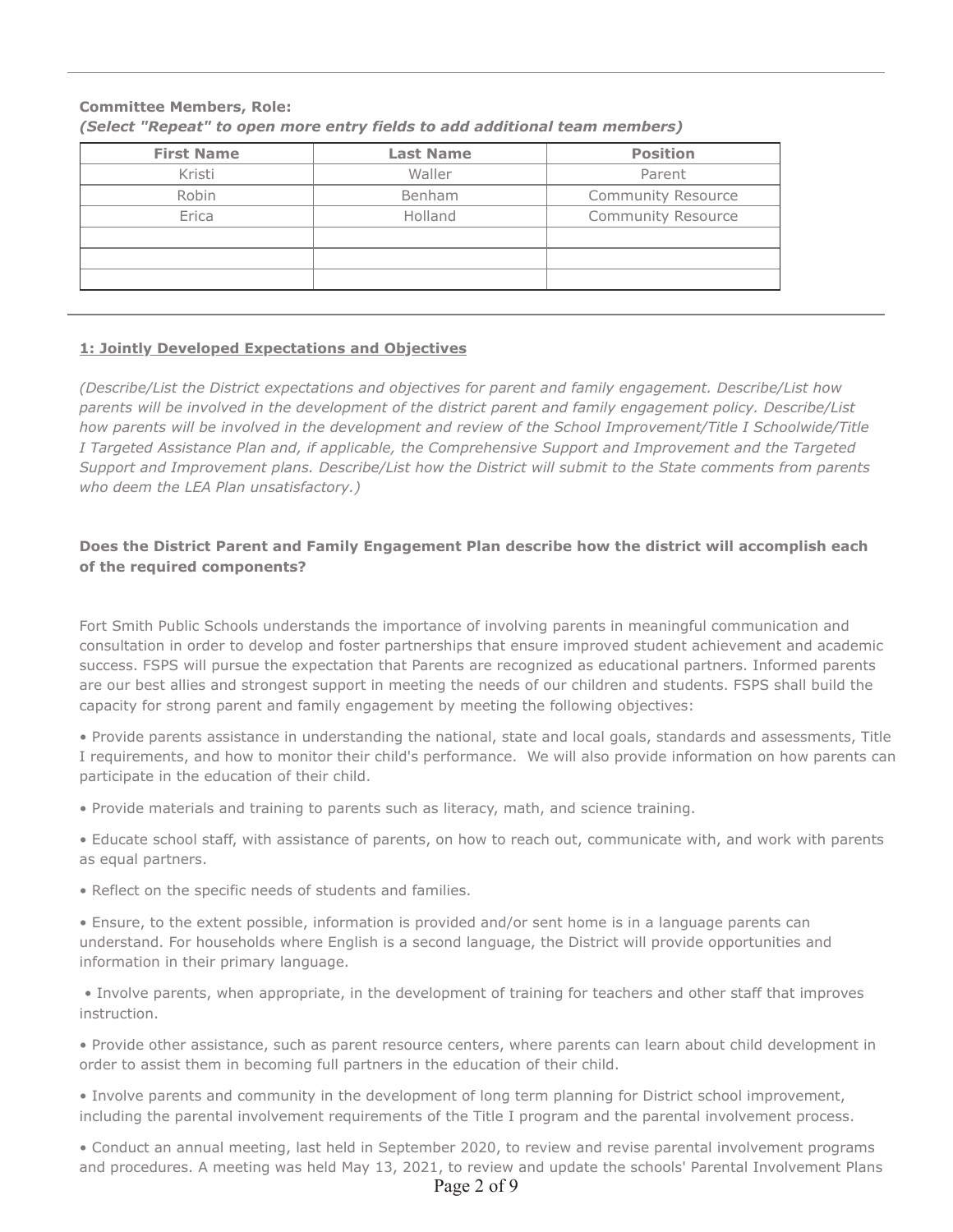for 2021-2022. The meeting was facilitated by Caroline Neel, Supervisor of Curriculum & Federal Programs and the Parent and Community Engagement Council Chair. Ms. Neel can be reached at the Parker Center at 479.784.8182, Ext. 73542.

• Reserve a minimum of 1% of the Title I Part A allocation, 90% going to District Title I schools, for parental involvement.

• Have a coordinated effort for parental involvement activities with those of other programs such as the Early Childhood Education program. For questions concerning these activities, please contact Dr. Sarah Biggs, Supervisor of Early Childhood Education, Parker Center, 479.784.8182, Ext. 73533.

• Establish a parental involvement contact person at each of the District Title I schools. The schools and school Parent and Family Engagement Facilitators are as follows: Ballman, Karen Williamson; Barling, Kandace Weisenfels; Beard, Audra Efurd; Bonneville, Shannon Rutherford; Carnall, Jennifer Scott; Cavanaugh, Jennifer Belcher; Cook, Leslie Stewart; Euper Lane, Karen Meadors; Fairview, Nicki Turner; Howard, Jane Stewart; Morrison, Sherri Ray; Orr, Tracie Gipson; Pike, Deanna Griffey; Spradling, Kristin Peer; Sunnymede, Erika Rodriguez; Sutton, Tracey Skaggs; Tilles, Laura Carter; Trusty, Caitlin Alewine; Woods, Hannah Massey; Belle Point, Susanna Post; Chaffin, Nancy Burris; Darby, Cherri Byford; Kimmons, Shauna Cox; Ramsey, Amanda Fry; Northside, Karen Vicens; and Southside, Laura Smith.

• Continue to hold meetings of the established District Title I Parent and Family Engagement Council to encourage parental involvement, implement parental involvement activities, and disseminate information to the community.

• Communicate opportunities to parents for participation in parental involvement programs, meetings, and other activities, including those activities and opportunities specific to families of English Learners, Migrant, and Students with Disabilities. Communication shall be, to the extent possible, provided in a language they can understand. For information concerning the English Language acquisition program, please contact Mary Bellah, Supervisor of Special Programs, Parker Center, 479.784.8182, Ext 73514.

• Maintain a Parent and Family Engagement Council, which consists of individuals who will create a parental involvement policy and implement parental involvement activities as well as disseminate information to the community to promote parental involvement in Title I, Part A schools. Serving on the 2021-2022 District Parent and Family Engagement Council are Parent and Family Engagement facilitators from each of the 26 schools (see names above), Caroline Neel, Supervisor Curriculum & Federal Programs, and Parent & Community Services Council Chair; Martin Mahan, Deputy Superintendent; Dr. Kellie Cohen Minton, Director of Student Achievement and Accountability; Dr. Ginni McDonald, Executive Director of Strategic Initiatives and Professional Learning; Lori Griffin, Director of Elementary Education; Jeannie Cole, Board of Education member; Mary Bellah Supervisor of Special Programs; Sarah Biggs, Supervisor of Early Childhood Education; Dr. Felicia Smith, Supervisor of Assessment & Support Programs; Gary Udouj, Director of Adult Education Center; Sharon Garcia-Aponte, (parent member); Kristi Waller (parent member); Lisa Passmore (parent member); Robin Benham (community resource), Youth Services Librarian (Fort Smith Library); Erica Holland (community resource), Project Coordinator (Child Care Aware, River Valley).

• Conduct an annual review of the effectiveness of the plan during the District Title I Parental Involvement Council Meeting providing the opportunity for verbal input and then disseminating the 2021-2022 plan to all members for review and to provide input. Persons responsible are Caroline Neel, Supervisor of Curriculum/Federal Programs, and Dr. Kellie Cohen Minton, Director of Student Achievement and Accountability

The district Parent and Family Engagement Plan will be made available to families and the local community by posting to the district website after approval by the Division of Elementary and Secondary Education (DESE).

The district Parent and Family Engagement Plan will be filed with the Division of Elementary and Secondary Education through Indistar by August 1, 2021.

Each parent will acknowledge receipt of the district's Parent and Family Engagement Plan Summary by completing and signing the Handbook Verification Form.

The form will state:

Please circle Yes or No on each of the following: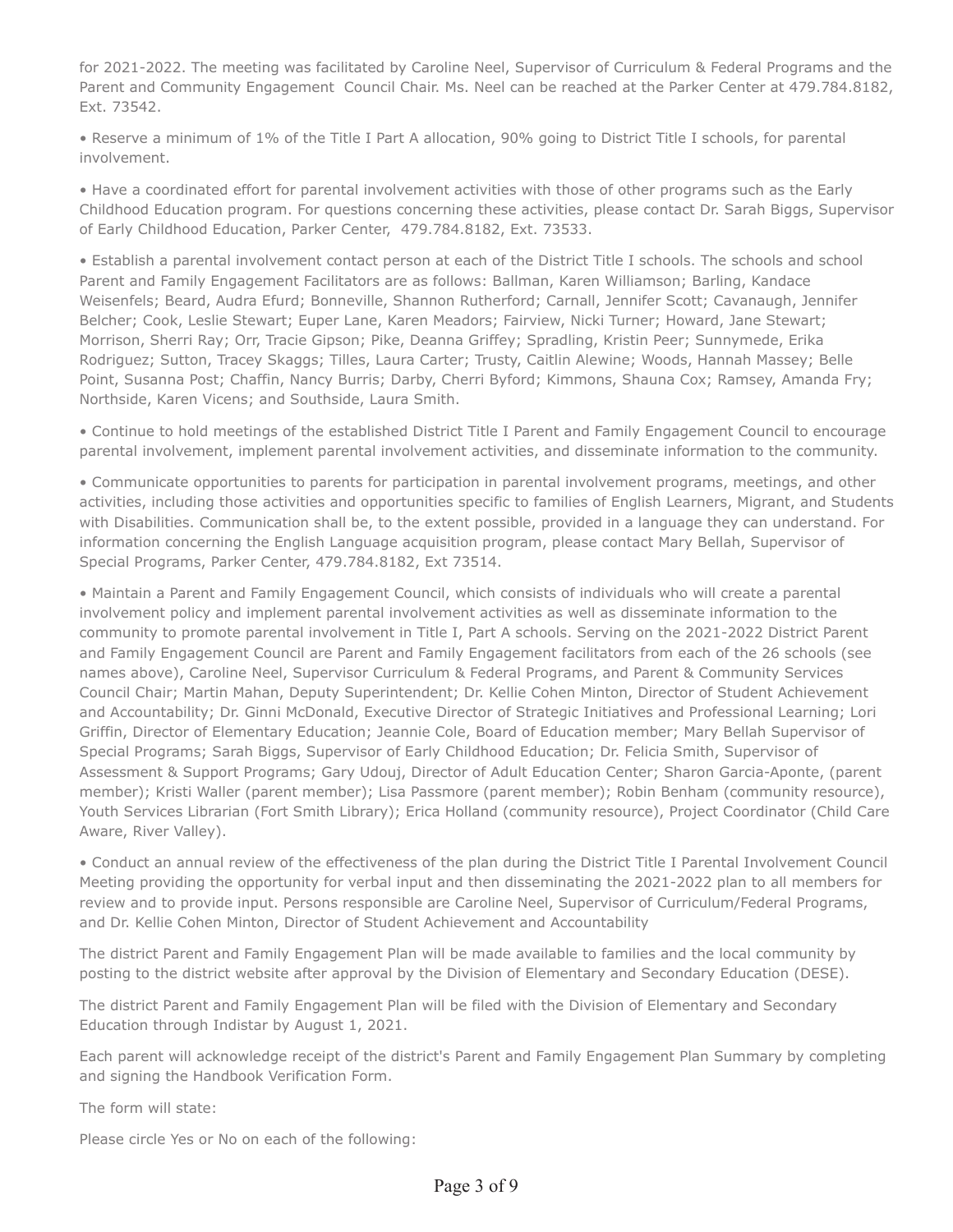Yes No I received the district's Parent and Family Engagement Plan Summary via the FSPS Student Handbook and the online summary at https://www.fortsmithschools.org/.

**Should the District receive comments from parents who deem the plan to be unsatisfactory, those comments will be reviewed by the District Parent and Family Engagement Council and then the chair of that Council will submit the comments to DESE.** 

# **2: Building Staff Capacity through Training and Technical Assistance**

*(Describe/List how the district will provide support and technical assistance to all its Title I schools in planning and implementing effective parent and family engagement practices, inclusive of school parent and family engagement policies/plans, school-parent compacts, and all Title I parent and family engagement requirements. Describe/List activities such as workshops, conferences, trainings, webinars, and online* resources that will be used with school staff to build their capacity to work with parents as equal partners. *Include information about how the district and/or schools will provide information related to school and parent programs, meetings, and other activities to parents in a format, to the extent practicable, and in a language that parents can understand.)*

## **Does the District Parent and Family Engagement Plan describe how the district will accomplish each of the required components?**

The district will provide coordination, technical assistance and other support necessary to assist schools in planning and implementing effective parental involvement through the following:

• Designation of a highly qualified, certified staff member at each school to serve as the Parent and Family Engagement Facilitator.

• The District will ensure professional development requirements are met for teachers and administrators through tracking all professional development on-site at individual buildings as well as through the Professional Development Department at the Rogers Center of the Fort Smith Public Schools.

• Ongoing site visits to observe parental involvement practices will be conducted by the building Parent and Family Engagement Facilitators.

• Hold bi-annual meetings of the District Parent and Family Engagement Council.

• Provide parents with the materials, training, and assistance needed to support their child's academic achievement. This may be accomplished through parent resource centers or other community based organizations.

• Educate staff in ways to work effectively with parents and clearly communicate goals for increased parental involvement. Dr. Ginni McDonald, Executive Director of Strategic Initiatives and Professional Learning will ensure the minimum professional development hours for teachers and administrators are provided and completed.

• Reserve a minimum of 1% of the Title I Part A allocation, 90% going to district Title I schools, for parental involvement and involve parents in decisions related to the development of the parental involvement policy, including the school/parent compact.

• Encourage parental involvement at all buildings through organizations such as the Parent Teacher Association. Each PTA will provide parent involvement training at least annually for volunteers.

• Monitor each Title I, Part A school to ensure that each school performs the following tasks: Develop parental involvement policy, offer flexible meeting times, provide information to parents about the school's program, include parent information guide, develop and use the School/Parent Compact, provide training for parents in working with their child to improve academic achievement, to include training on the phone notification system in order to have real-time access to their child's attendance and achievement. Caroline Neel, Supervisor of Curriculum/Federal Programs, and District Parent and Family Engagement Council Chair, at Parker Center, 479.784.8182, Ext. 73542.

• A parent friendly summary of the parent and family engagement plan can be found in the District Handbook. The plan is in the handbook in multiple languages.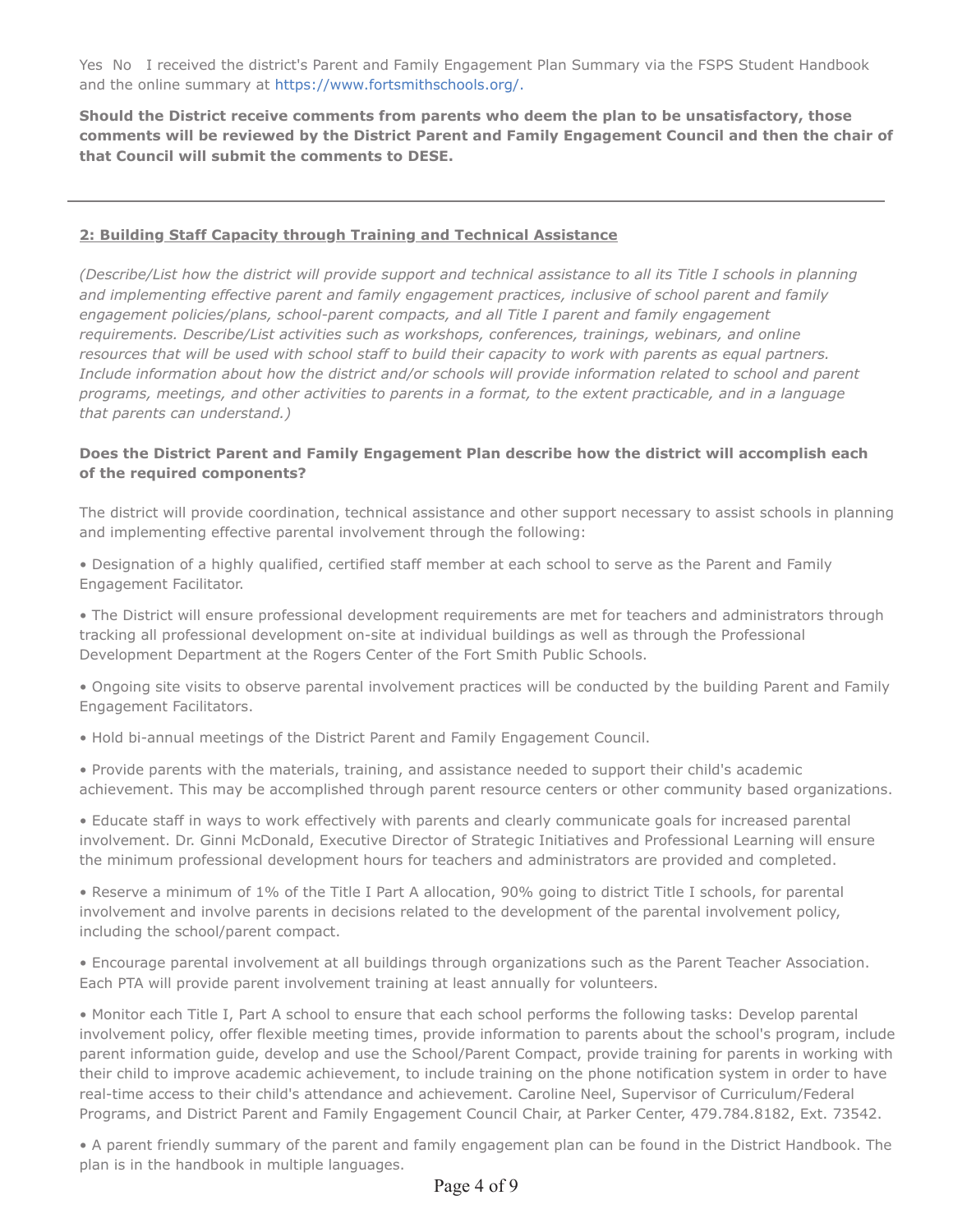• Each parent will acknowledge receipt of the district's Parent and Family Engagement Plan Summary by completing and signing the Handbook Verification Form.

- The form will state:
- Please circle Yes or No on each of the following:

• Yes No I received the district's Parent and Family Engagement Plan Summary via the FSPS Student Handbook and the online summary at https://www.fortsmithschools.org/.

### **3: Building Parent Capacity**

*(Describe/List activities, such as workshops, conferences, classes, online resources, and any equipment or other materials that may be necessary to support parents in helping their student's academic success. If applicable, describe how each discretionary item your district and parents chose will be implemented.)*

## **Does the District Parent and Family Engagement Plan describe how the district will accomplish each of the required components?**

The District will build the school's capacity for strong parental involvement by:

• Providing information to participating parents in such areas as national, state and local education goals, including parents' rights as defined in Title I, Part A through the District Report to the Public held in September 2021, by Dr. Terry Morawski, Superintendent.

• Providing information and support necessary to schools to enable them to plan and implement effective parental involvement programs and activities.

• Educating staff in ways to build effective communication with parents through avenues such as parental engagement groups, surveys, activities that are planned for parental involvement and regular, two-way, meaningful communication between home and school.

• Encouraging the formation of partnerships between school and local businesses such as the Partners in Education Program.

• Facilitating questions and conversations during the annual District Title I Parental Involvement Meeting to identify barriers to parental involvement and to identify programs and strategies to promote positive and meaningful interaction with parents.

Materials and trainings are held on each school campus to help parents work with their children to improve achievement. Some of these include trainings such as math night, literacy night, STEM nights, technology training, and Cafecitos. These meetings are documented with sign-in sheets at each event.

#### **4: Reservation and Evaluation**

*(Describe/List how the district will share with parents and family members the budget for parent and family engagement activities and programs and how parents and family members will be involved in providing input into how the funds are used. If the district does not receive a Title I, Part A allocation greater than \$500,000, then the district is not required to include a description of its Reservation of Funds. If a reservation is required, then a minimum of 90% of that 1% must go to the schools, with priority given to high-need schools. Describe/List actions for how the annual evaluation will be conducted, identifying who will be responsible for conducting it, and explaining what role parents and family members will play.)*

## **Does the District Parent and Family Engagement Plan describe how the district will accomplish each of the required components?**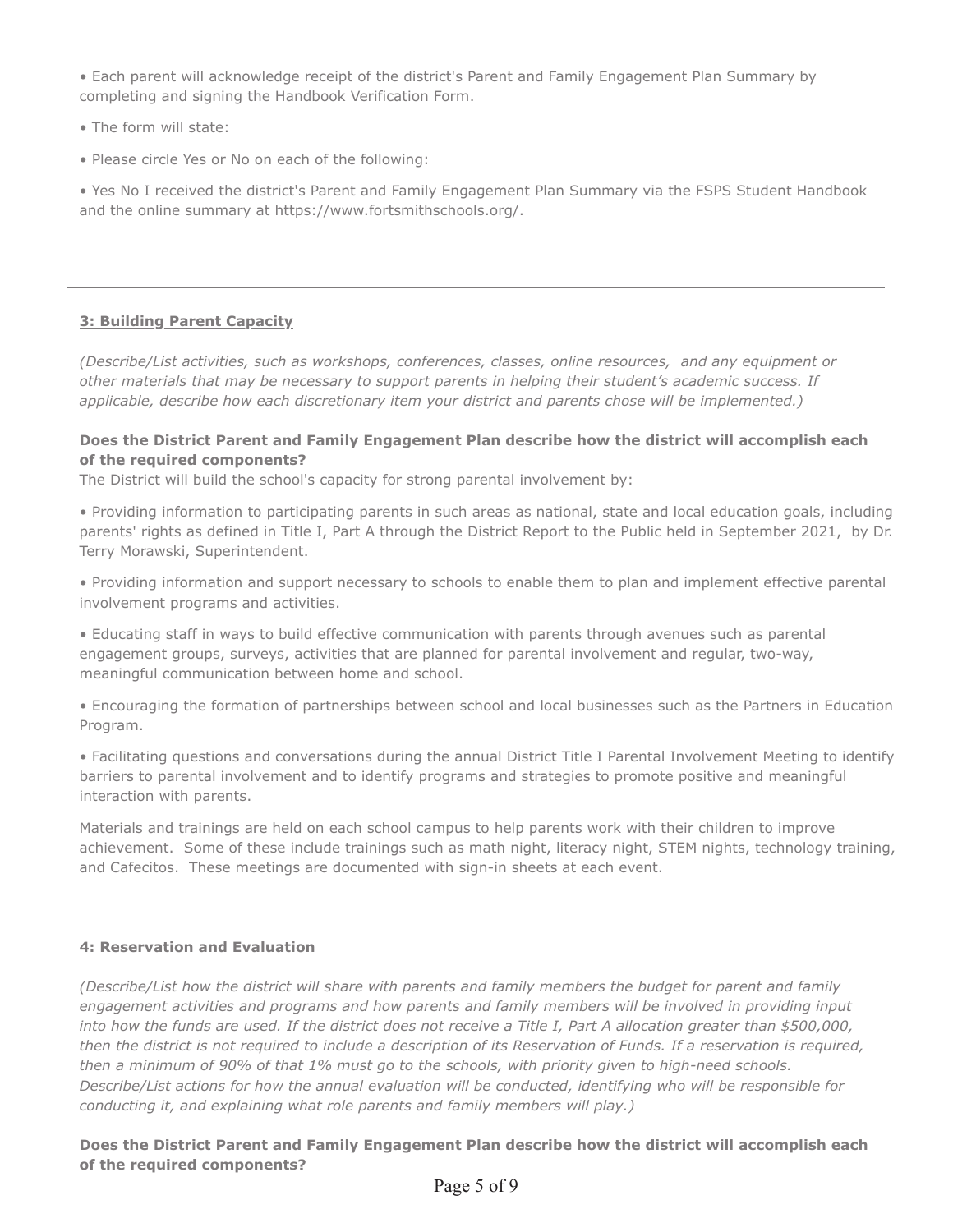The District will conduct on-going evaluation of the district Parent and Family Engagement Policy to ensure continuous improvement through:

• Seeking input provided by the District Title I Parental Involvement committee, consisting of representatives from each school.

• Providing minutes to those members unable to attend the meeting(s) to encourage input and participation.

• Disseminating recommendations made by the committee to each committee member, school principal and district staff.

• Providing an opportunity for the parents to assist in the development of the evaluation procedures, including analysis of data collected through membership in the District Parent and Family Engagement Council. Persons responsible are Caroline Neel, Supervisor of Curriculum/Federal Programs and District Parent and Family Engagement Council Chair, at Parker Center, 479.784.8182, Ext. 73542 and Dr. Kellie Cohen Minton, Director of Student Achievement and Accountability, at Parker Center, 479-784-8182. Ext. 73512.

• Developing and disseminating an annual parent activity evaluation report to share with parents, staff and the community. Following meetings with parents, an opportunity will be provided to allow input from parents concerning their evaluation of the meeting(s). The number of parents in attendance will be recorded and feedback from the evaluations compiled and disseminated.

The findings from the evaluation will be used to design evidence-based strategies for increased and more effective parent involvement. This will be accomplished through sharing the results with the Parent and Community Council team members and working together to develop strategies that will best meet the needs of the schools and parents in the District. These strategies will then be shared with school and district leadership teams.

To ensure the district Parent and Family Engagement Plan, as well as each school plan meets the required components, the plans are reviewed and approved by Caroline Neel, Supervisor of Curriculum/Federal Programs and District Parent and Family Engagement Council Chair at Parker Center, 479.784.8182, Ext. 73542. Should there be components not be fully addressed, the plans are returned with feedback, revised by the school and then resubmitted for approval.

The District Plan is reviewed by the Parent and Family Engagement Council in the spring and feedback is provided to update and revise the plan before submitting to DESE prior to August 1 of each school year.

## **5: Coordination**

*(Describe/List how the district will coordinate with other organizations, businesses, and community partners to provide additional supports and resources to families such as public preschool programs or organizations to help students transition to elementary, middle, high, and postsecondary schools or careers.)*

## **Does the District Parent and Family Engagement Plan describe how the district will accomplish each of the required components?**

The Fort Smith Public Schools (FSPS) collaborates with many agencies in order to create learning opportunities for families. There are many community partnerships within the city of Fort Smith:

• Through collaboration with the United Way of Fort Smith Area, Inc., children enrolled in preschool services have the opportunity to enroll in the Dolly Parton Imagination Library. Enrolled children receive an age-appropriate book in the mail every month until age five; there is no cost to the family. This supports the preschool transition to kindergarten.

• FSPS has an active Partners in Education (PIE) program. The Partners in Education (PIE) Program establishes mutually beneficial relationships between businesses and schools. The business, community agency or organization, and partner school commit themselves to reciprocal activities that are based on the needs and resources of the partners. Partnership activities and events are aligned with the goals of the school or school district. Every school in the district has many "partners" through PIE. These community partners participate in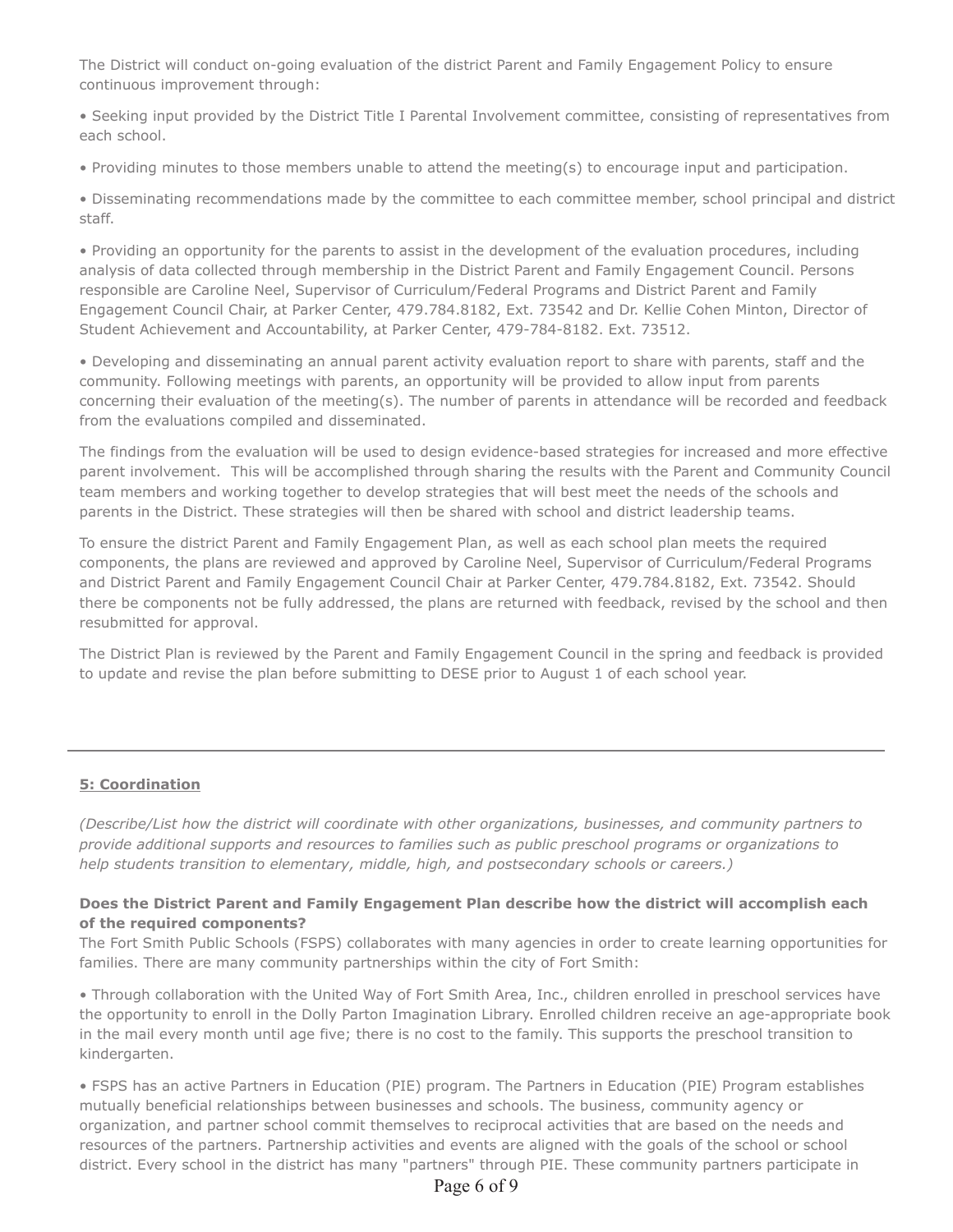school planning, volunteer in classrooms, contribute time and money to school projects/activities and share resources.

• The Fort Smith Public Library (FSPL) is another active community partner. The FSPL children's librarian provides monthly calendars of library events, which are provided to all students and their families. The librarian volunteers and reads in classrooms and serves on the local ECE Advisory Board.

• Child Care Aware of River Valley Coordinator provides professional development for teachers and parenting classes for parents/guardians.

The District Secondary Education Program provides both opportunity and guidance for students who are preparing for success beyond high school. More than 190 courses address the needs and interests of students in Grades 7- 12. A strong pre-AP program and a variety of AP classes challenge students to learn and develop beyond what was at one time a traditional high school education. At graduation, Fort Smith Public School District students enter institutions of higher education, vocational education, the workforce, or military service with relevant skills and knowledge.

(Find complete guidance on the DESE Parent and Family Engagement Requirements webpage.)

### **ADE Reviewer Responses by Section**

#### **Section 1 - Jointly Developed Expectations and Outcomes**

- Federal Compliance
- State Compliance

#### **Comments:**

09/15/2021 DRTerrell

Thank you for your timely submission! It is clear that you have invested a great deal of time and effort in planning for 2021-22 and engaging your families.

This section is missing required component(s)**:1.6: Submit to the State the comments from parents who deem the schoolwide plan unsatisfactory**

Please be sure to add these requirements to the section.

If you have any questions about the feedback I have provided, please do not hesitate to contact  $m\epsilon$ at david.terrell@ade.arkansas.gov and/or 501-682-3824. I am happy to guide you through any revisions that need to be made.

10/19/2021 DRTerrell

This section meets requirements.

#### **Section 2 - Building Staff Capacity through Training and Technical Assistance**

● Federal Compliance

State Compliance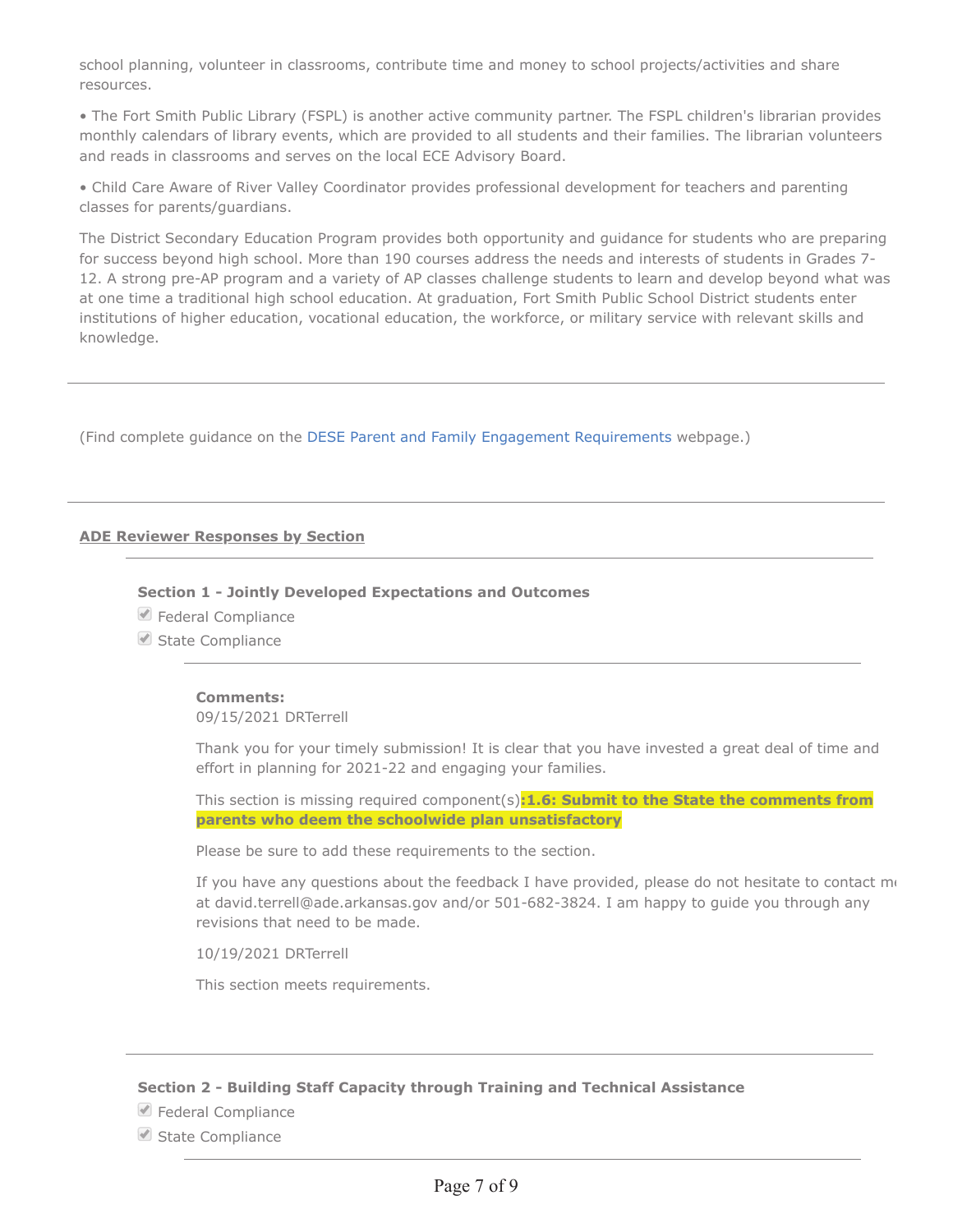## **Comments:**

09/15/2021 DRTerrell

This section is missing required component(s):**2.1: Ensure professional development requirements are met for teachers and administrators**

**Please review the "hint" feature of each section to ensure you explicitly address HOW yo district will accomplish each required component.**

**2.5: Place a parent-friendly summary of the (district) parent and family engagement plan as a supplement to the student handbook**

**2.6: Obtain signatures from each parent acknowledging receipt of the (district's) parent and family engagement plan**

**2.7: Ensure information is sent in a language and format parents and families can understand**

Please be sure to add these requirements to the section.

If you have any questions about the feedback I have provided, please do not hesitate to contact  $m_{\rm f}$ at david.terrell@ade.arkansas.gov and/or 501-682-3824. I am happy to guide you through any revisions that need to be made.

10/19/2021 DRTerrell

This section meets requirements.

#### **Section 3 - Building Parent Capacity**

- └ Federal Compliance
- State Compliance

#### **Comments:**

09/15/2021 DRTerrell

This section is missing required component(s):

**3.2: Provide materials and training to help parents to work with their children to improve their children's achievement**

**such as literacy training and using technology (including education about the harms of copyright piracy), as appropriate, to foster parental involvement**

Please be sure to add these requirements to the section.

If you have any questions about the feedback I have provided, please do not hesitate to contact  $m_{\rm f}$ at david.terrell@ade.arkansas.gov and/or 501-682-3824. I am happy to guide you through any revisions that need to be made.

10/19/2021 DRTerrell

This section meets requirements.

**Section 4 - Reservation and Evaluation**